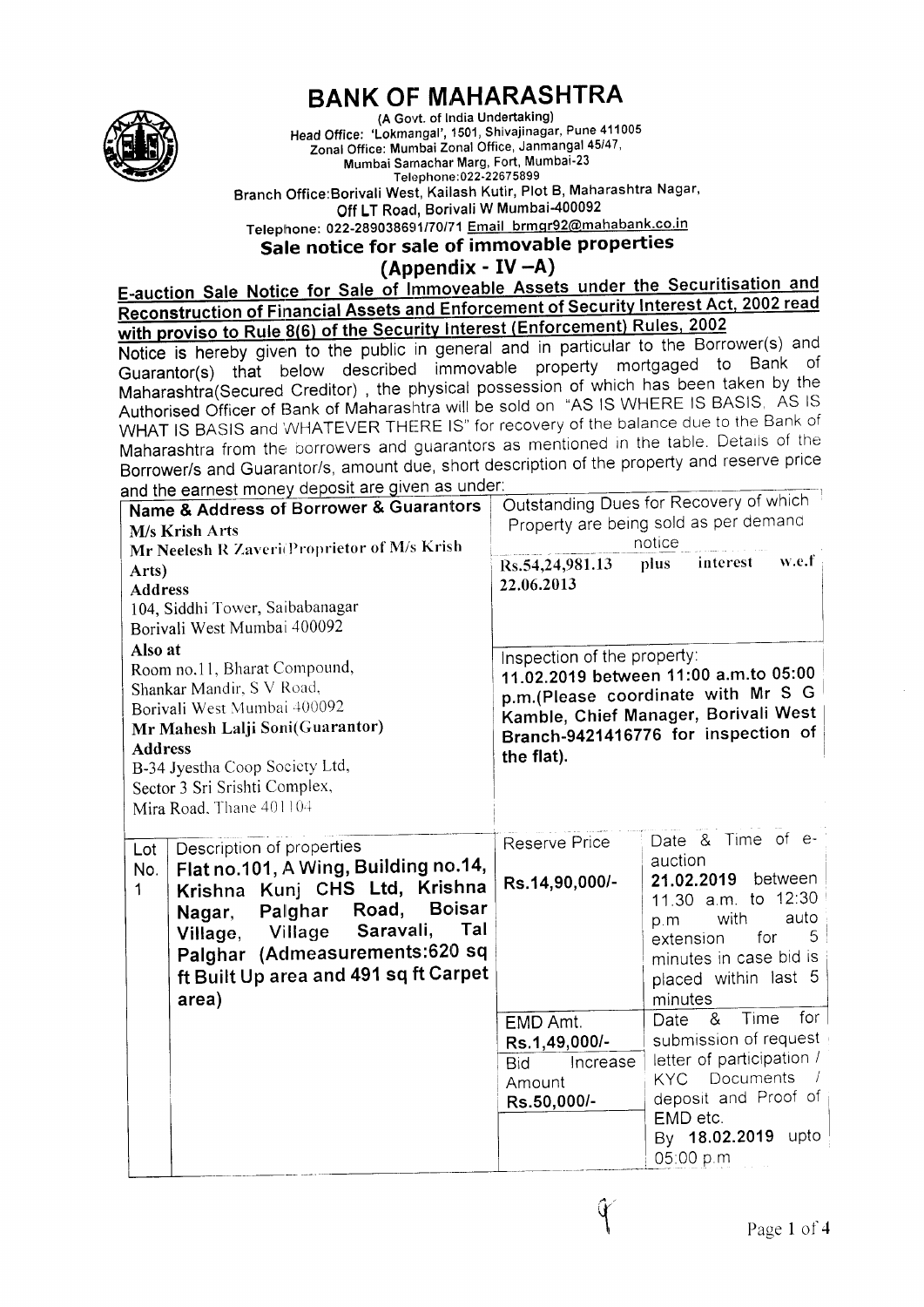- 1. The auction will be conducted ONLINE through the Bank's approved service provider M/s.C1 India Pvt Ltd - at the web https://www.bankeauctions.com. Please visit https.//www.bankofmaharashtra.in/ for E-Auction Tender Documents containing online e-auction bid form, Declaration, General Terms and conditions of online auction sale For details in this regard, kindly contact Mr Hareesh Gowda C1 India Pvt Ltd:9594597555 or Mr Jay Singh C1 India Pvt Ltd: 7738866326
- 2. To the best of knowledge and information of the Authorised Officers, there are no encumbrances on the properties. However, the intending bidders should make their own independent inquiries regarding the encumbrances, title of property put on auction and claims / rights / dues / affecting the property, prior to submitting their bid. The e-Auction advertisement does not constitute and will not be deemed to constitute any commitment or any representation of the bank. The property is being sold with all the existing and future encumbrances whether known or unknown to the bank. The AuthorisedOfficer / Secured Creditor shall not be responsible in any way for any third party claims / rights / dues.
- J. The intending purchasers / bidders are required to deposit EMD amount either through NEFT / RTGS in the Account No. 60126083217 Name of the A/c: AUTHORISED OFFICER MUMBAI CITY ZONE Name of the Beneficiary: Bank of Maharashtra IFS Code: MAHB0000002 or by way of demand draft drawn in favour of "Authorised Officer, Bank of Maharashtra" drawn on any Nationalized or scheduled Bank, payable at Mumbai.
- 4. Bidders shall hold a valid email ID as all the relevant information from Bank and allotment of ID & Password by M/s C1 India Pvt. Ltd., shall be conveyed through email ONLY
- 5. The intending bidder should submit the evidence for EMD deposit like UTR number along with Request Letter for participation in the E-auction, and self-attested copies of (i)Proof of Identification (KYC) viz. Voter ID Card / Driving License / passport etc. (ii) Current Address - Proof for communication. (iii)PAN Card of the bidder. (iv)valid email  $|D|$ , (v)contact number (Mobile / Landline) of the bidder etc. to the Authorised Officer of Bank of Maharashtra, 2<sup>nd</sup> Floor, Mumbai Zone, 45/47 Janmangal Building Mumbai Samachar Marg,, Fort Mumbai-400 001 by 18.02.2019 upto 05:00 p.m. Scanned copies of the original of these documents are also required to be submitted to e-mail id displayed above.
- 6. Names of the Eligible Bidders, will be identified by the Authorised Officer, Bank of Maharashtra, Mumbai Zone to participate in online -auction on the portal https://www.bankeauctions.com. M/s C1 India Pvt Ltd will provide User lD and Password after due verification of PAN Card of the Eligible Bidders.
- 7. It shall be the responsibility of the interested bidders to inspect and satisfy themselves about the property before submission of the bid. The measurement of properties are approximate and mentioned as per available records however bidders are requested to personally verify at site and also from the records of the Revenue Authorities prior to participating n auction.
- 8. The Earnest Money Deposit (EMD) of the successful bidder shall be retained towards part sale consideration and the EMD of unsuccessful bidders shall be refunded. The Earnest Money Deposit shall not bear any interest. The successful bidder, on acceptance of bid price by the Authorised Officer, shall immediately i.e. on the same

Y' {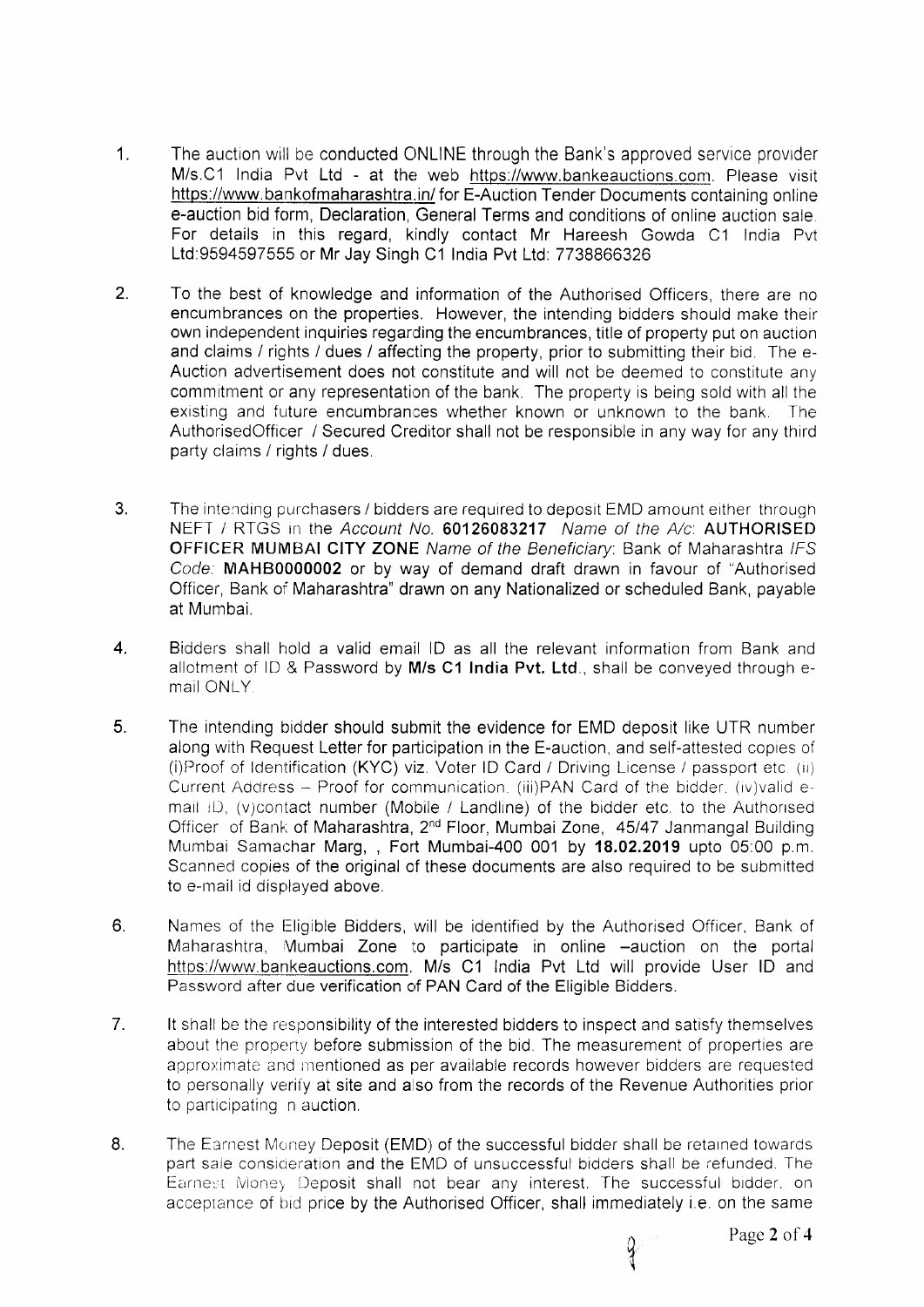day or not later than next working day, as the case may be, pay a deposit of Twenty Five percent of the amount of the sale price which is inclusive of earnest money deposited, if any, to the authorized officer and in default of such deposit, the property shall be sold again. The balance of the sale price shall be deposited by the successful bidder on or before15<sup>th</sup> day of auction. Default in deposit of any amount by the successful bidder would entail forfeiture of the whole money already deposited and property shall be put to re-auction and the defaulting bidder shall have no claim / right in respect of property / amount.

- 9. It shall be the responsibility of the successful bidder to remit the TDS  $@$  1% as applicable u/s 194 1-A if the aggregate of the sums credited or paid for such consideration is Rs. 50 lakhs or more. TDS should be filed online by filling form 26QB & TDS certifrcate to be issued in form 16 B. The purchaser has to produce the proof of having deposited the income tax into the government account.
- 10. The prospective qualified bidders may avail online training of e-Auction from C-1 India Pvt. Ltd. prior to the date of e-Auction. Neither the Authorised Officer nor Bank of Maharashtra, nor M/s. C1 India Pvt. Ltd. shall be held responsible for any Internet Network problem / Power failure / any other technical lapses / failure etc. In order to ward-off such contingent situation the interested bidders are requested to ensure that they are technically well equipped with adequate power back-up etc. for successfully participating in the e-Auction.
- The purchaser shall bear the applicable stamp duties / additional stamp duty / transfer charges fee etc. and also all the statutory / non-statutory dues, taxes rates assessment charges, fees etc. owing to anybody. 11.
- The Authorized Officer / Bank is not bound to accept the highest offer and has the absolute right to accept or reject any or all offer(s) or adjourn  $\tilde{I}$  postpone/cancel the eauction or withdraw any property or portion thereof from the auction proceedings at any stage without assigning any reason there for. 12.
- The Sale Certificate will be issued in the name of the purchaser(s) / applicant (s) only and will not be issued in any other name(s). 13.
- The sale shall be subject to rules / conditions prescribed under the Securitisation and Reconstruction of Financial Assets and Enforcement of Security Interest Act, 2002. 14.
- Bid form without EMD or with below EMD amount shall be rejected summarily. 15.
- The Bank is not liable to pay any interest/refund of EMD/sale price in case of any delay in issue of confirmation of sale/Sale Certificate by virtue of any Court Order. 16.
- This notice is also being published in vernacular. The English version shall be final if any question of interpretation arises. 17.
- The Borrowers attention is invited to the provisions of sub-section 8 of section 13 of the Act in respect of time available, to redeem the secured asset. 18.

V  $\mathbf \iota$